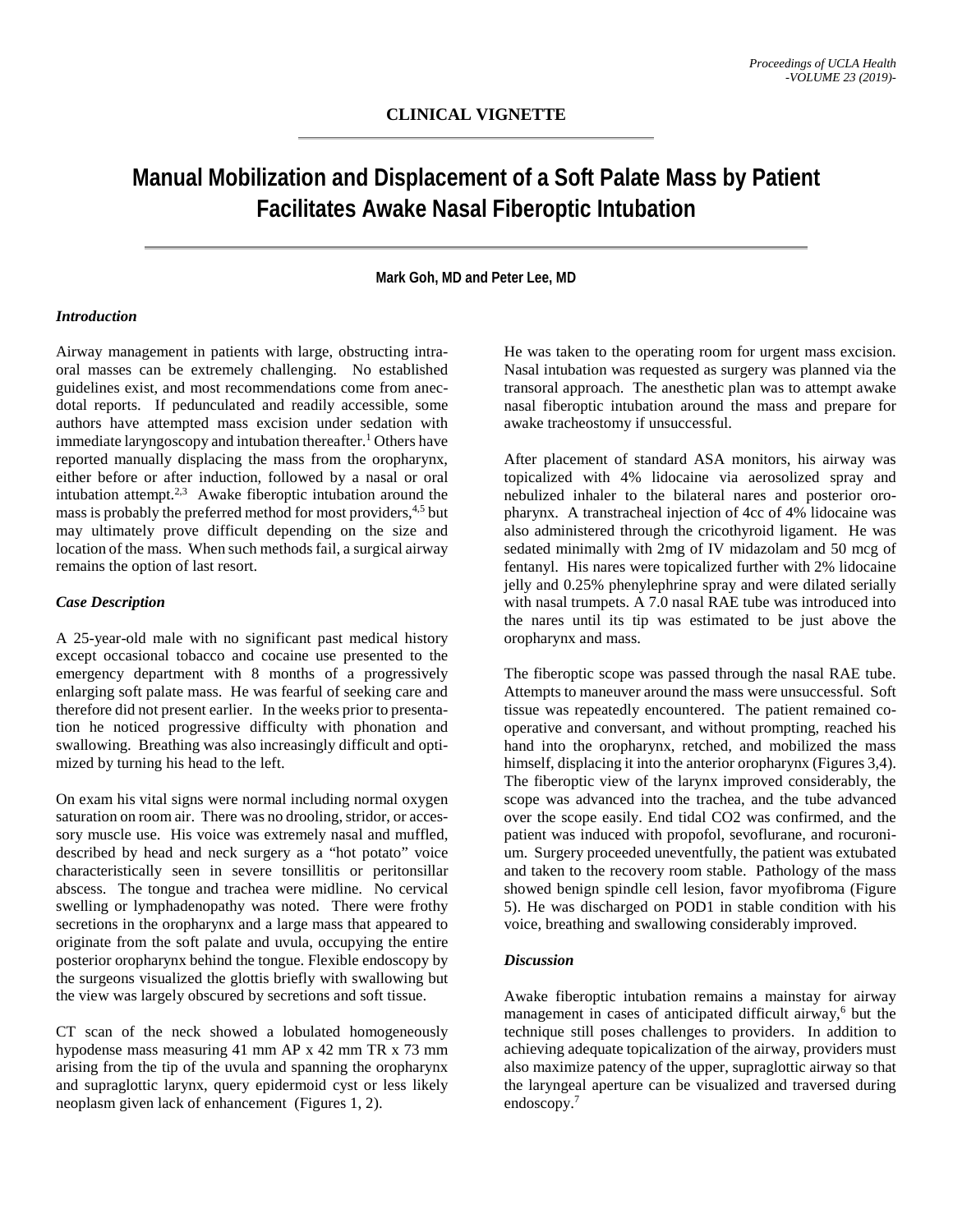Techniques vary, but most advocate use of some maneuvers to ensure that the tongue and epiglottis stay unopposed from the soft palate and posterior pharyngeal wall.<sup>8</sup> These include jaw thrust, manual lingual traction using gauze, forceps, or tongue stitch, and even suction applied to the tip of the tongue.<sup>9</sup> While effective, these maneuvers probably contribute to patient discomfort and anxiety in an already stressful situation, and may cause direct trauma if applied with excessive force. When significant airway pathology obscures normal anatomy, these maneuvers may also prove ineffective altogether.

Patency maneuvers are typically done by an assistant with little direct patient involvement. Patient participation probably represents an underutilized technique to optimize airway patency. Patients may be able to protrude the tongue themselves to keep it off the posterior pharyngeal wall. Some may comply with instructions to suppress coughing and gagging, to inhale deeply for wide vocal cord abduction, or to swallow and clear secretions. Those with obstructing lesions may favor certain positions which can be replicated during intubation to maximize airway patency. Some, like our patient, may be able to displace masses themselves in comfortable and atraumatic ways.

Dynamic maneuvers should always be considered during awake intubation, some of which are best carried out by patients themselves. Patient participation may reduce the need for uncomfortable or traumatic applied maneuvers. It may also compel providers to keep patients fully awake, thereby avoiding further airway deterioration that accompanies over-sedation. Self-directed maneuvers may ultimately help spare patients from a surgical airway, and may even prove to be life-saving in cases of complete airway obstruction.

*Figures*

Figure 1: CT scan sagittal section of soft palate mass



Figure 2: CT scan coronal section of soft palate mass



Figure 3: Soft palate mass after displacement out of the oropharynx



Figure 4: Mass originating from soft palate and uvula